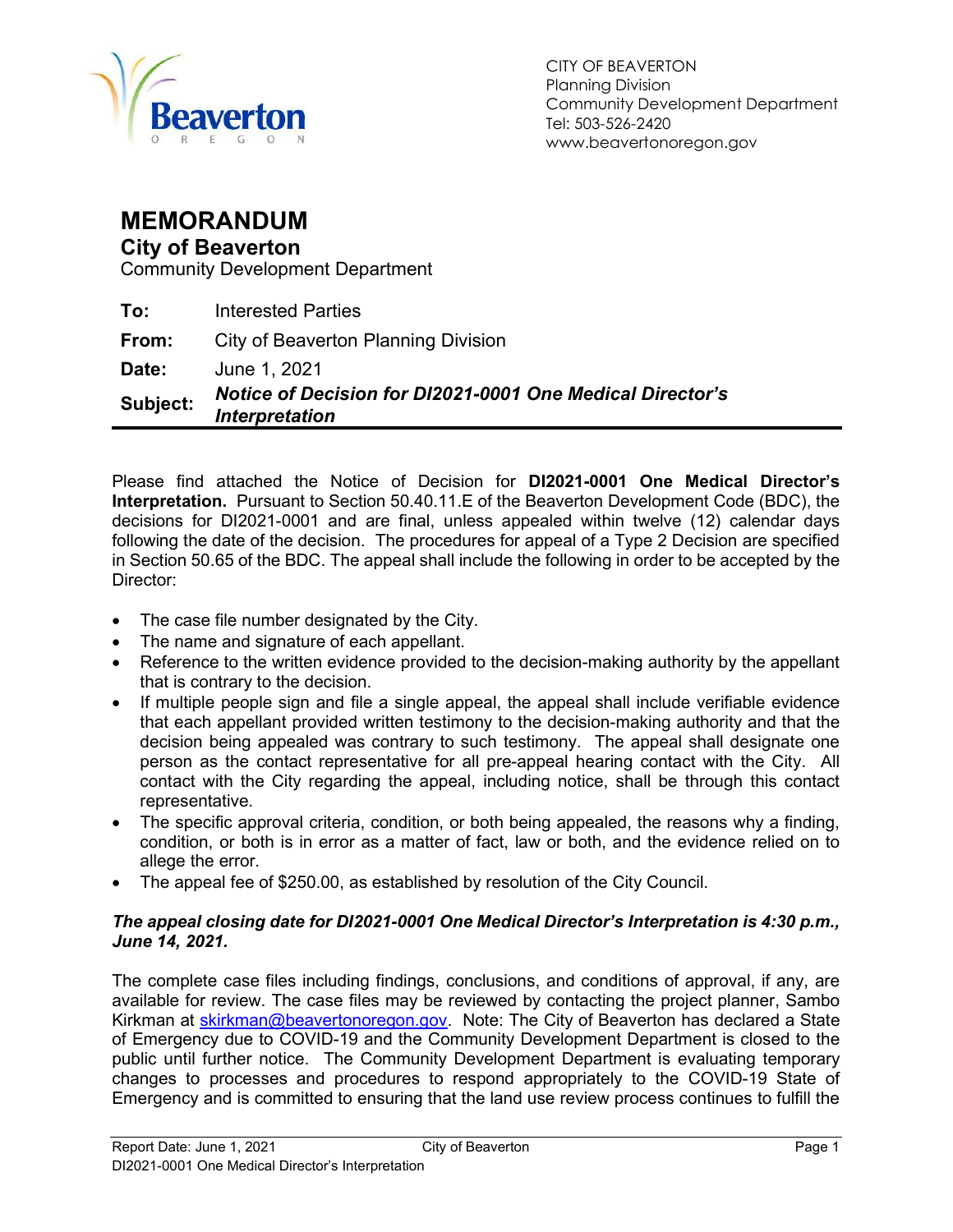requirements of state and local law while protecting the health and wellbeing of the community. For more information about the case file, please contact Sambo Kirkman, Senior Planner, at (503) 526-2557.

Accessibility information: This information can be made available in large print or audio tape upon request. Assistive listening devices, sign language interpreters, or qualified bilingual interpreters can be made available at any public meeting or program with 72 hours advance notice. To request these services, contact Sambo Kirkman by calling 711 503-526-2557 or email skirkman@beavertonoregon.gov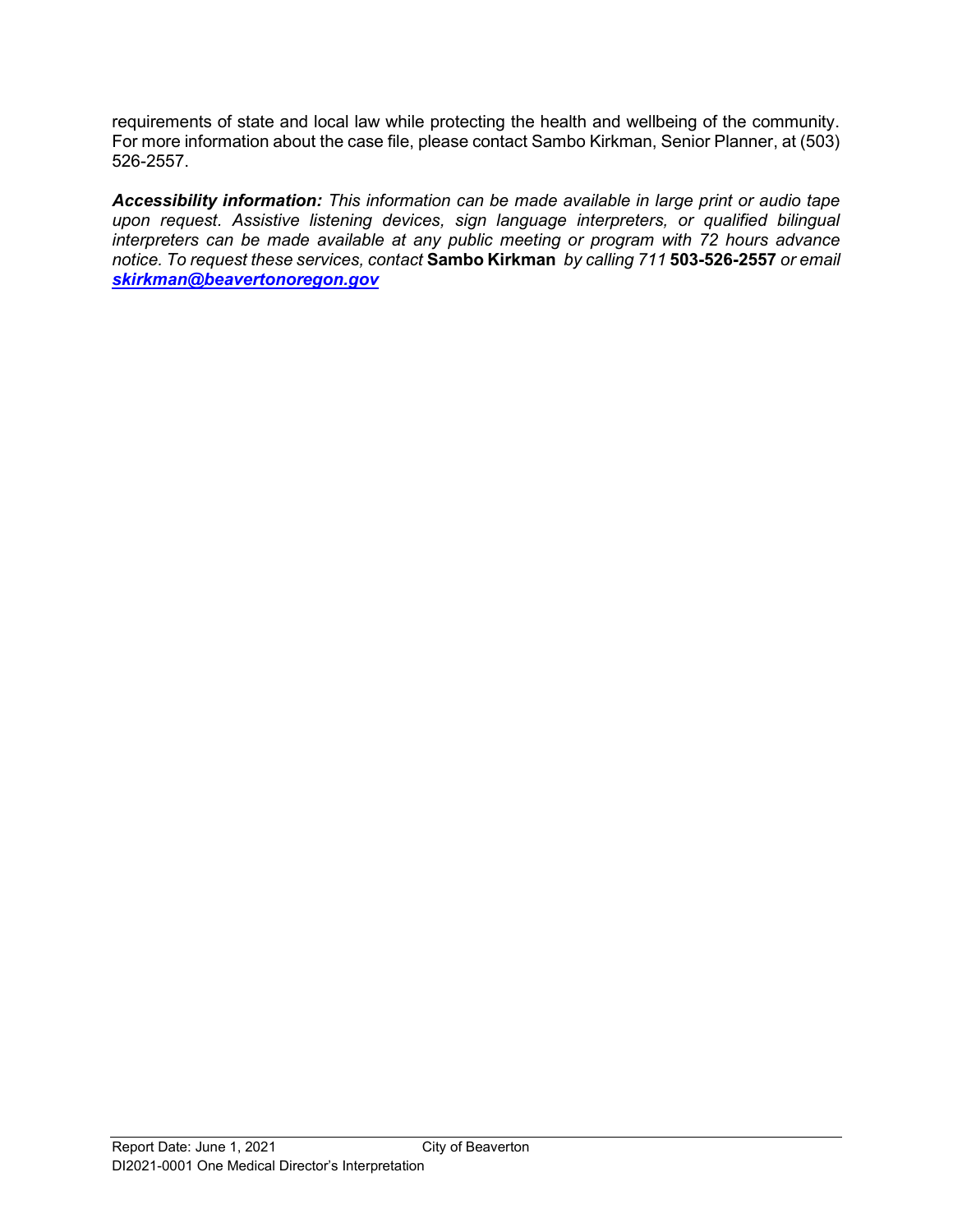

#### CITY OF BEAVERTON Planning Division Community Development Department Tel: 503-526-2420 www.beavertonoregon.gov

# NOTICE OF DECISION DIRECTOR'S INTERPRETATION

Decision date: June 1, 2021

Application/project name: One Medical Director's Interpretation

Application Numbers: DI2021-0001

Proposal: The applicant, One Medical, requests the Director interpret the Beaverton Development Code (BDC) specifically clarifying the reference to small dental and medical offices in the definition of Service



Business/Professional Services. The applicant requests that small dental and medical offices cover facilities that are less than 5,000 square feet in size.

Proposal location: 2865 SW Cedar Hills Boulevard, also identified as Tax Lot 3500 on Washington County Tax Map 1S109AD. The interpretation applies to all zones in which Service Business/Professional Service is a permitted or conditional use.

| <b>Applicant:</b>           | One Medical<br>1 Embarcadero Center Floor 19<br>San Francisco, CA 94111           |
|-----------------------------|-----------------------------------------------------------------------------------|
| <b>Contact information:</b> |                                                                                   |
| City staff representative:  | Sambo Kirkman, Senior Planner<br>503-526-2557                                     |
|                             | skirkman@BeavertonOregon.gov                                                      |
| Applicant's Representative: | <b>Permit Advisors</b><br>8370 Wilshire Boulevard #330<br>Beverly Hills, CA 90211 |
| Property owner:             | CE John<br>Seth GaRey<br>1701 S.E. Columbia River Dr.<br>Vancouver, WA 98661      |
|                             |                                                                                   |

Authorization:

Cheryl Twete<br>Cheryl Twete, Community Development Director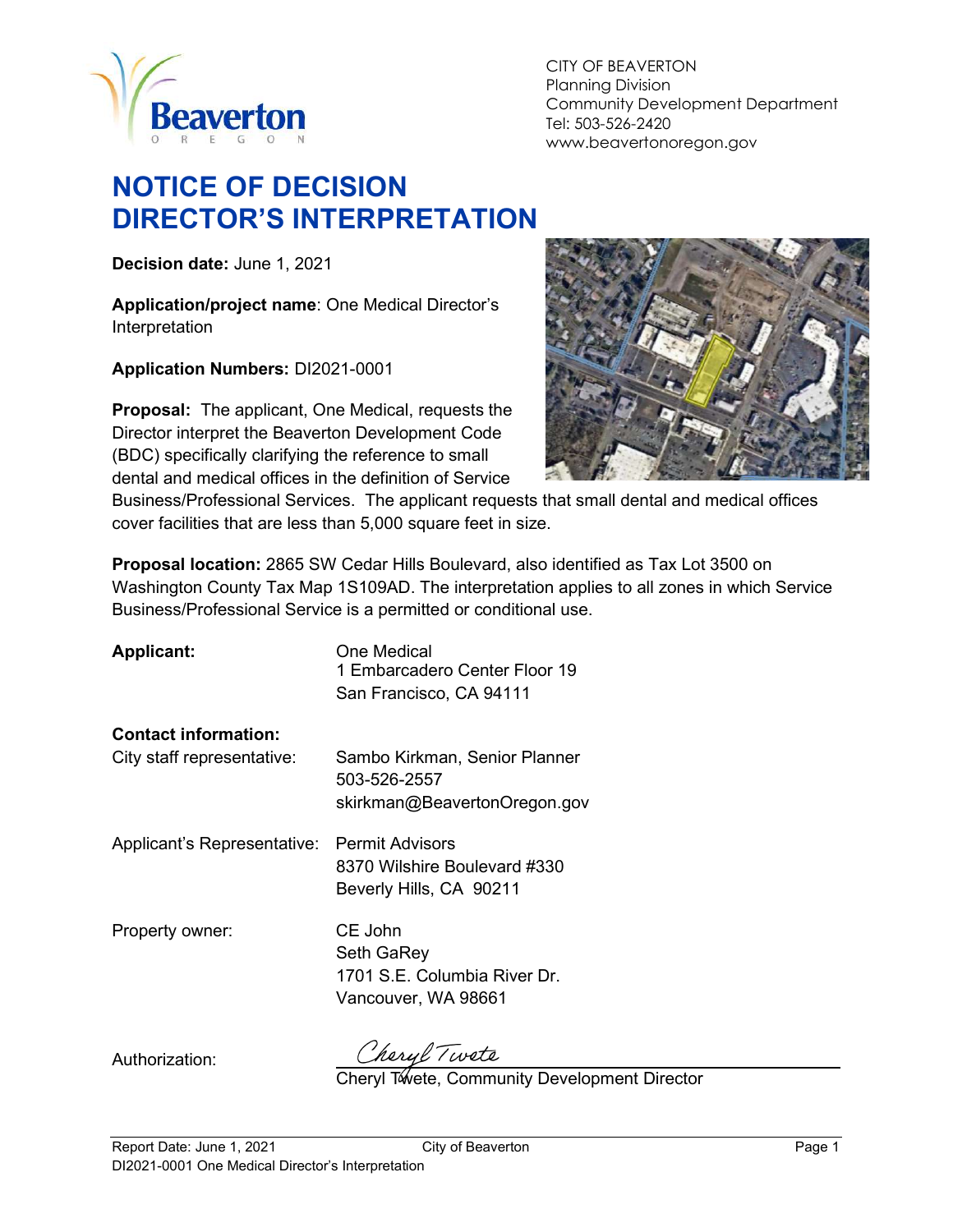## Existing conditions

**Zoning: Community Service (CS)** 

Site conditions: The site is a freestanding building which is part of the Cedar Hills Crossing center, a multi-tenant shopping center.

Site Size: Approximately 1.4 acres

Location: 2865 SW Cedar Hills Boulevard.

Neighborhood Association Committee: Central Beaverton NAC

### Table 1: Surrounding Uses

| <b>Direction</b> | <b>Zoning</b> | <b>Uses</b>                                                                   |
|------------------|---------------|-------------------------------------------------------------------------------|
| <b>North</b>     | CS            | Retail<br><b>Eating and Drinking Establishment</b>                            |
| South            | CS.           | Retail<br><b>Eating and Drinking Establishment</b>                            |
| East:            | CS            | Retail<br><b>Eating and Drinking Establishment</b>                            |
| West:            | CS            | <b>Medical Facility</b><br>Retail<br><b>Eating and Drinking Establishment</b> |

## Application information

#### Table 2: Application Summaries

| <b>Application</b> | <b>Application</b><br>type   | <b>Proposal summary</b>                                                                                       | Approval criteria<br><b>location</b>     |
|--------------------|------------------------------|---------------------------------------------------------------------------------------------------------------|------------------------------------------|
| DI2021-0001        | Director's<br>Interpretation | Clarify small medical offices in<br>the definition of Service<br><b>Business or Professional</b><br>Services. | Development Code<br>Section 40.25.15.1.C |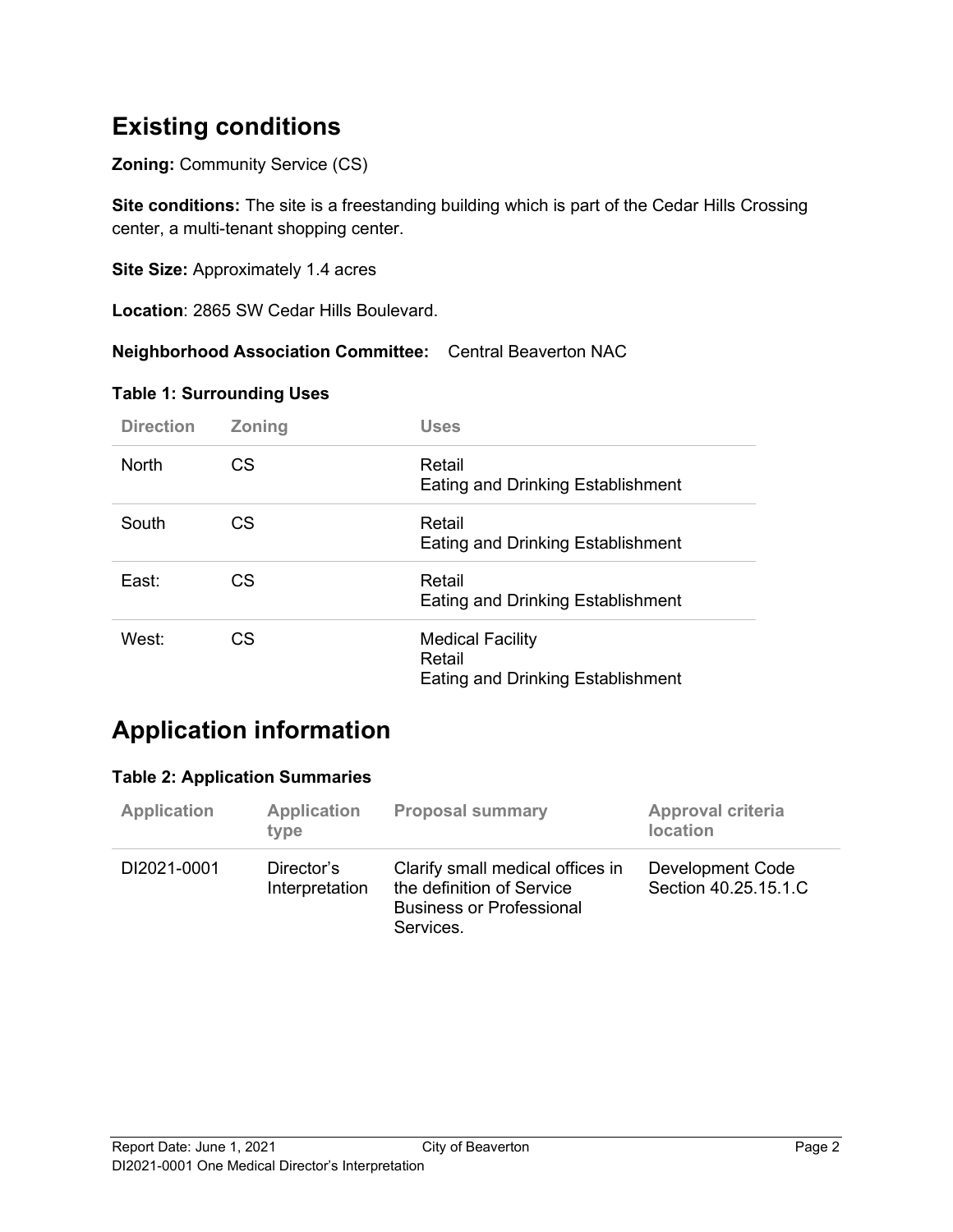### Table 3: Key Application Dates

| <b>Application</b> | <b>Submittal Date</b> | <b>Deemed Complete</b> | $120-Dav^*$     | $365-Day**$       |
|--------------------|-----------------------|------------------------|-----------------|-------------------|
| DI2021-0001        | January 26,<br>2021   | March 23, 2021         | August 20, 2021 | March 23,<br>2022 |

\* The original 120-day final decision date was July 21, 2021; however, the applicant submitted a continuance request for 120 days extending the final written decision date to August 20, 2021.

\*\* Pursuant to Section 50.25.9 of the Development Code this is the latest date, with a continuance, by which a final written decision on the proposal can be made.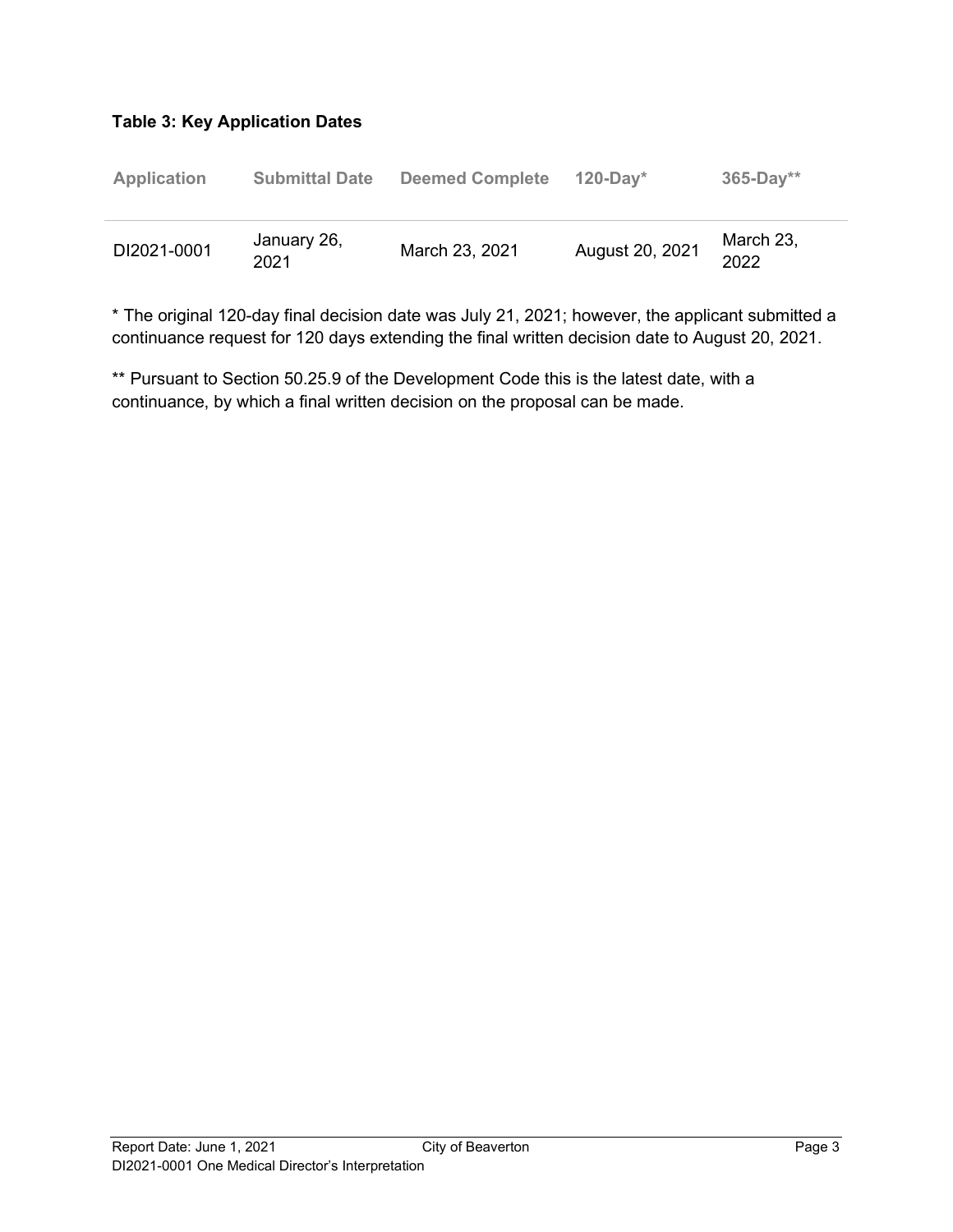

# Exhibit 1.1: Zoning and Vicinity Map

# Exhibit 1.2: Aerial Photo

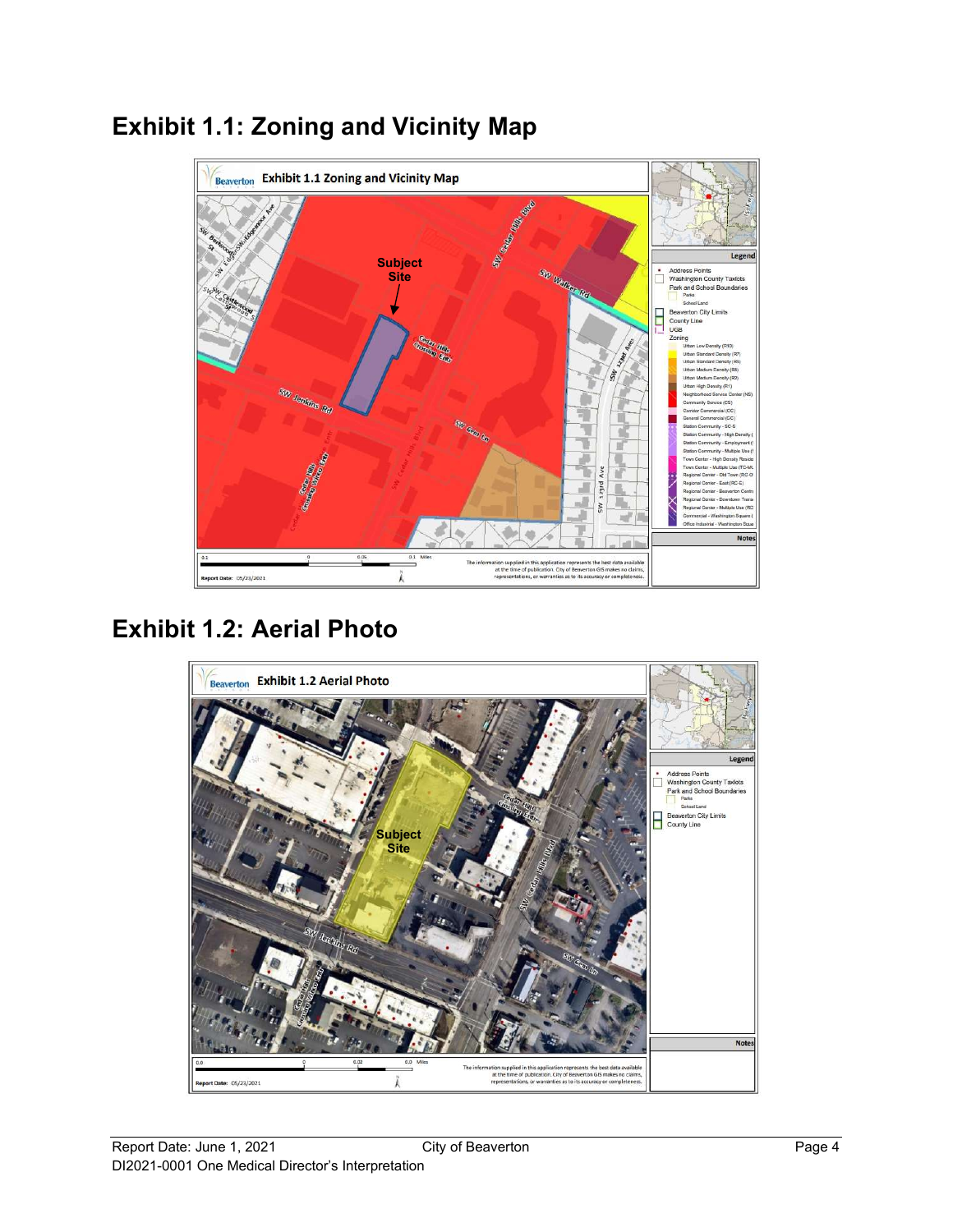# Table of Contents

### Tables

### **Exhibits**

| Exhibit 1. | <b>Materials submitted by Staff</b>                         |
|------------|-------------------------------------------------------------|
|            | Exhibit 1.1 Zoning and Vicinity Map (page 4 of this report) |
|            | Exhibit 1.2 Aerial Photo (page 4 of this report)            |
| Exhibit 2. | <b>Public Comment Summary</b>                               |
|            | None provided                                               |
|            |                                                             |

### Exhibit 3. Materials Submitted by the Applicant

Exhibit 3.1 Applicant Submittal Package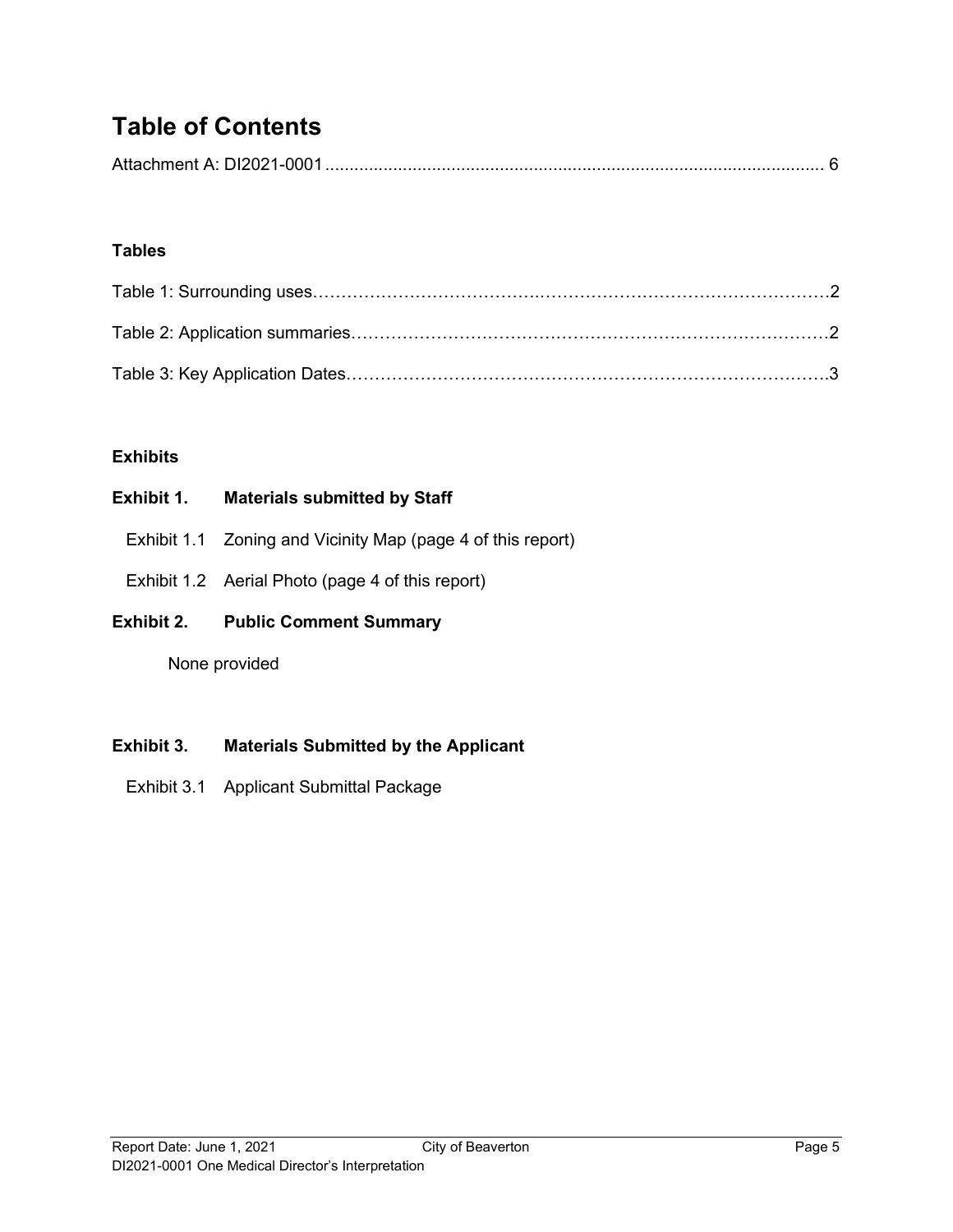# Attachment A: DI2021-0001

## ANALYSIS AND FINDINGS FOR DIRECTOR'S INTERPRETATION APPROVAL

Director's Interpretation: Based on the following facts and findings, the Community Development Director interprets that the Service Business/Professional Services uses includes dental and medical offices that are less than 5,000 square feet in size.

The Beaverton Development Code addresses medical office use in two different and partially conflicting ways. In Chapter 90 as Medical Clinics, and also within the Chapter 90 definition of Service Business or Professional Services. The uses in Chapter 90 are not conflicting as such, but these uses are not treated identically in Chapter 20 which determines where each uses are Permitted, Conditional, or Prohibited. This Director's Interpretation concludes that medical offices up to 5,000 square feet is size may be considered a Service Business or Professional Services use, while medical offices over 5,000 square feet shall be considered a Medical Clinic.

# Section 40.25.05 Purpose:

The purpose of the Director's Interpretation is to address new uses which may come into existence over time that are not addressed specifically in the Code or some of the terms or phrases within the Code which may require further interpretation. The Director's Interpretation is established for resolving Code interpretation issues in advance of, or concurrent with, applying for approval of an application, development, permit, or other action. This Section is carried out by the approval criteria listed herein.

# Standards for Approval:

Section 40.25.15.1.C of the Development Code provides standards to govern the decisions of the Community Development Director as they evaluate and render decisions on Director's Interpretations. The Community Development Director will determine whether the application as presented, meets the approval criteria. In this portion of the report, staff evaluates the application in accordance with the criteria for a Director's Interpretation.

In order to approve the application, the decision-making authority shall make findings of fact based on evidence provided by the applicant demonstrating that all the following criteria are satisfied: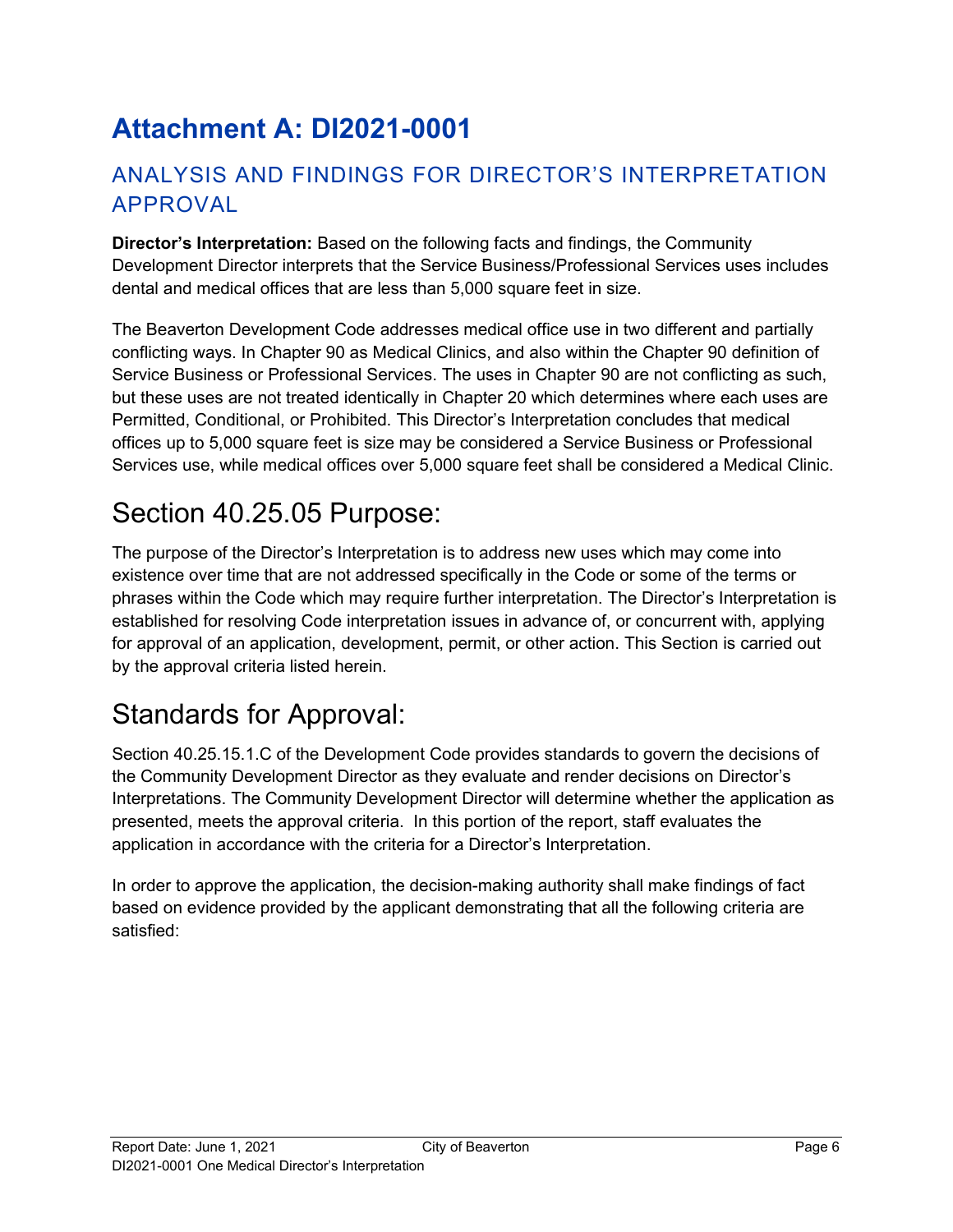## Section 40.25.15.1.C.1

The proposal satisfies the threshold requirements for a Director's Interpretation application.

### FINDING:

The applicant requests the definition of "Service Business or Profession Services" be interpreted to clarify what qualifies as a small medical and dental offices. The applicant requests that a square footage threshold for a small medical and dental office be provided and requests that threshold to be 5,000 square feet. Alteration of the definition would require a text amendment approval; however, as stated in Criterion No. 1, the Director may provide a written determination on a use. BDC Section 10.20.2 states:

The Director shall have the initial authority and responsibility to interpret all terms, provisions and requirements of this Code. The City Council shall have the final authority to interpret all terms, provisions and requirements of this Code. Other persons requesting such an interpretation in writing

The applicant's request for clarity in the definition of Service Business/Professional Services is consistent with this process as the project has triggered Threshold 1 for the Director's Interpretation which reads:

1. A request that the Director interpret the Development Code in writing.

Conclusion: Therefore, the Director finds the proposal meets the criterion for approval.

## Section 40.25.15.1.C.2

All City application fees related to the application under consideration by the decision-making authority have been submitted.

### FINDING:

The City of Beaverton received the appropriate fee for a Director's Interpretation application.

Conclusion: Therefore, the Director finds the proposal meets the criterion for approval.

## Section 40.25.15.1.C.3

That the interpretation is consistent with the City's Comprehensive Plan and other provisions within the Development Code.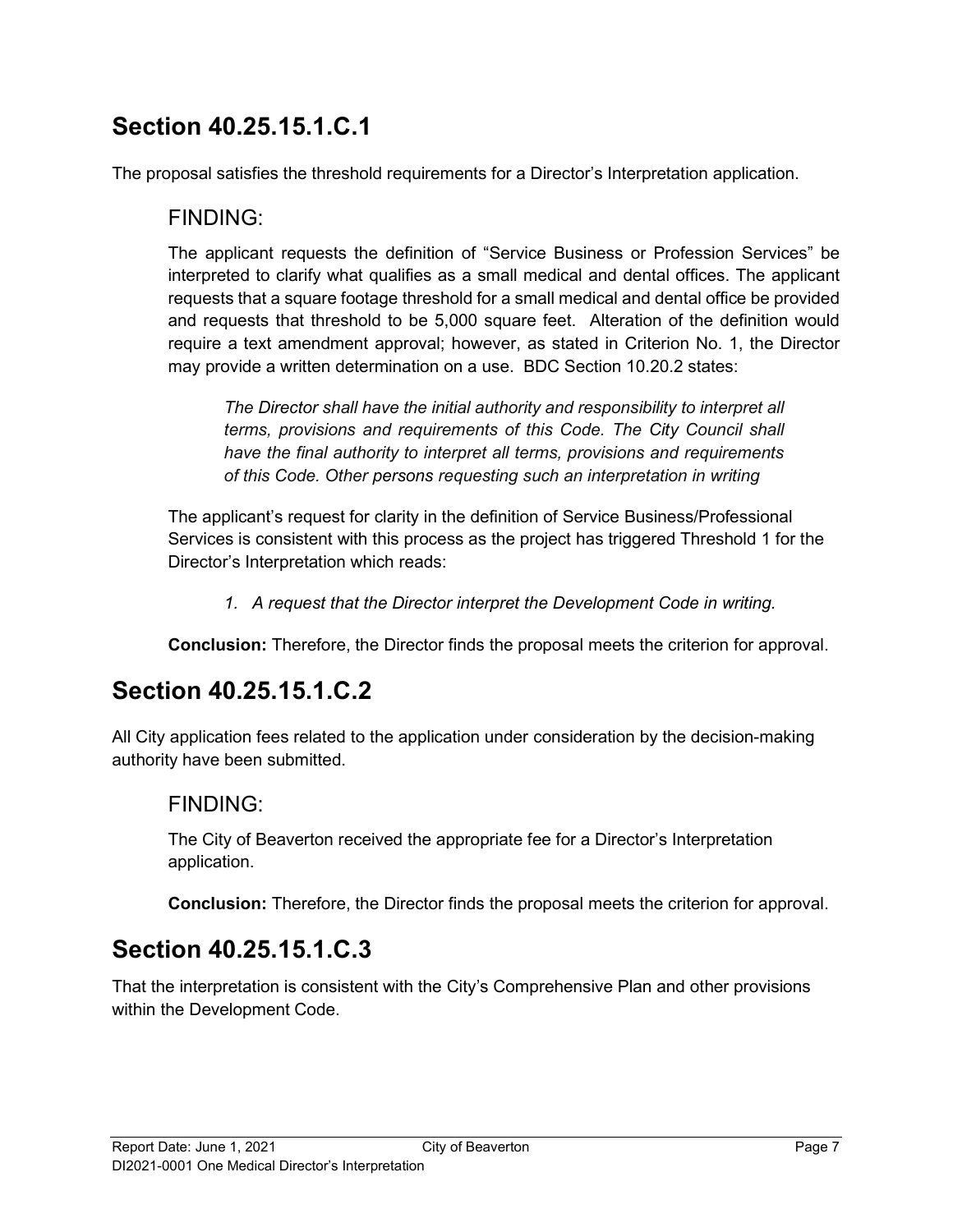## FINDING:

The applicant states the proposed use of the building is a medical office. The subject building is approximately 4,500 square feet designed to accommodate a maximum of 11 patients at a time. Business hours are expected to be 9 am to 5 pm Monday through Friday with the potential for hours and days to increase depending future needs. Activities associated with the primary care practice, detailed by the applicant, include but are not limited to drawing blood, outpatient procedures, laboratory services and ancillary office use, with adult, family, and pediatric services.

The Director cites the following Comprehensive Plan provisions as applicable to the proposed interpretation of dental and medical offices as a "service business / professional service" use:

### Policy 3.7.3.a) Allow commercial uses at a range of scales, including large-format retail, to address community needs.

The Community Service zoning district has medial facilities that range in size and scale of operation from the Virginia Garcia and Legacy Medical Clinic (approximately 13,000 square feet) to smaller immediate care facilities like Zoom Care (approximately 2,300 square feet). The applicant's proposal is for a medical office that is less than 5,000 square feet, a smaller scale operation than facilities like the Legacy Medical Clinic. Establishing the size threshold for dental and medical offices in the "Service Business/Professional Services" use expands the opportunity for more varying scale of operation, for medical use, in the CS zoning district thus meeting the intent of this policy. Further the size of the facility is consistent with other Service Business uses listed in the Chapter 90 definition. Within the shopping center where the proposed medical office would be located, there are several other tenant spaces of less than 5,000 square feet that fall within the Service Business/Professional Services definition (i.e. Bouffant Hair Salon, Club Pilates, Fidelity Investment). The Director finds the policy is met.

Policy 3.7.3.d) Use development standards and/or conditional use review to address potential issues related to compatibility of commercial uses with adjacent housing, including noise, access and parking.

Medical Clinic is a Conditional Use in the CS zoning district. The Conditional Use permit process addressing the potential impacts to the surrounding area associated with traffic and noise from larger scale medical offices is reasonable. However, dental and medical offices that are less than 5,000 square feet would have significantly less impact than large-scale medical clinics. Activity associated with dental and medical offices are conducted wholly indoors and the size of facility would limit the noise and traffic impacts to the area. As part of an overall shopping center parking is shared among the complex, therefore adverse impact are not expected with this proposal. The Director finds that the interpretation that small medical and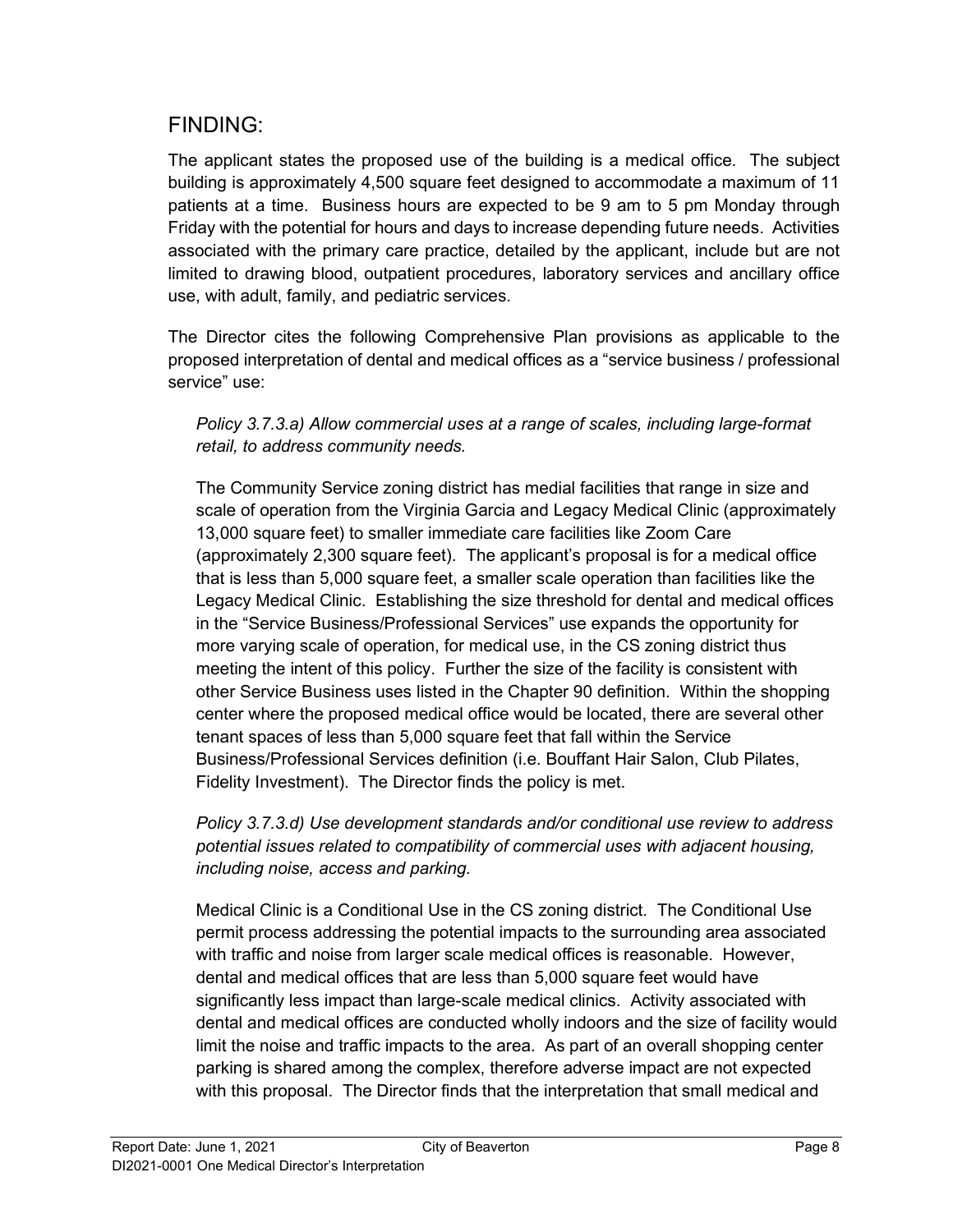dental offices less than 5,000 square feet are Service Business/Professional Services are consistent with this policy.

### Beaverton Development Code (BDC)

Section 10.20.6 states that where it is unclear whether or in what manner sections of this Code apply to a given situation, or if the terms or sections are ambiguous or vague, terms defined in Chapter 90 (Definitions) shall have specifically stated meanings unless the context clearly requires otherwise and terms not defined in Chapter 90 (Definitions) shall have the meaning set forth in Webster's 1993 Third New International Dictionary.

Chapter 90 of the BDC defines "Service Business/Professional Services" as the following:

Uses engaged in providing services to the general public: such as small dental and medical offices, real estate, insurance, administrative facilities, personal care, business; professional, and similar services {emphasis added}

The portion of the definition in question is "small dental and medical office." Clarity is not provided as to what the scale of an operation warrants the use of this term "small" versus the classification of Medical Clinic.

Chapter 90 defines "Medical Clinic" as the following:

A facility, independent or part of a hospital or medical school, that is devoted to the diagnosis and care of outpatients. The establishment may be run by several specialists working in cooperation and sharing of the same facility for either a single-focus or general-purposes of the entire facility, such as cardiac clinic or pediatric clinic.

As noted above the BDC does not identify a specific size threshold between a 'small dental and medical office' under the Service Business/ Professional Service use and a Medical Clinic use. The City does have a definition for office which specifically exclude dental offices from its definition and refers to dental office as a Service Business/Professional Service use. The BDC does not define Medical or Dental. Alternately Webster's 1993 Third New International Dictionary does not contain a definition for 'small dental office' or 'small medical office'.

As noted above BDC Section 10.20.2 states:

The Director shall have the initial authority and responsibility to interpret all terms, provisions and requirements of this Code. The City Council shall have the final authority to interpret all terms, provisions and requirements of this Code. Other persons requesting such an interpretation in writing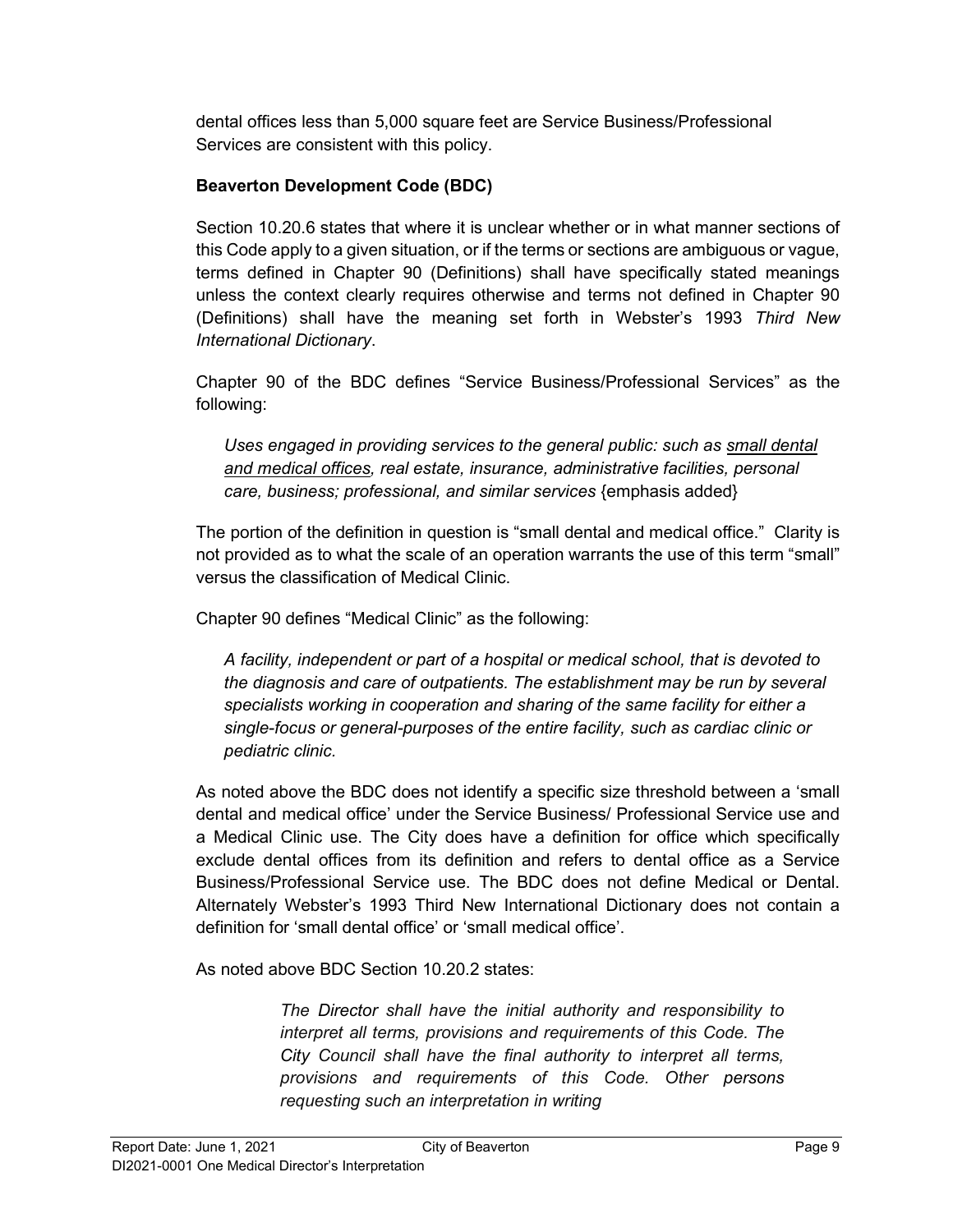In the absence of specific definitions in the BDC or Webster's dictionary it falls to the Director to determine what the difference is between a small medical office under the Service Business/Professional Service use category and the Medical Clinic use. In doing so the director must review the relevant code provisions and the impacts of the proposed interpretation for consistency with the BDC.

The first point of review is the definition and the associated uses listed under the Service Business/Professional Service use category. The first portion of the definition states that "Uses engaged in providing services to the general public" the proposed business provides medical services to the general public, satisfying this portion of the definition.

The second part of the review of the definition is to compare the impacts and characteristics of the other associated uses listed under the Service Business/Professional Service category which are: "small dental and medical offices, real estate, insurance, administrative facilities, personal care, business' professional, and similar services." These associated uses by their nature vary in size and intensity. The only category which is limited by the "small" qualifier are medical and dental office, no size restrictions exist on the other associated uses.

In looking at the remaining uses the 'personal care' category would include services like salons, day spas, massage parlors, estheticians, and barber shops which can provide personal care services to persons on an appointment or walk-in basis and serve multiple clients at one time at different stations or rooms, similar to a medical/dental office. The use characteristics are similar for the proposed medical office which has a maximum of 11 patient rooms which limits the number of patients that can be seen at one time to 11. The impacts of a facility with a maximum patient capacity of 11 are not significantly different from a salon, day spa, barber shop or other personal care business also permitted under the 'Service Business/Professional Service' use. Thereby making dental and medical offices, less than 5,000 square feet, compatible with the definition of Service Business/Professional Service.

In reviewing the applicability Medical Clinic definition, the first portion focuses on possible associations of the facility with a hospital or medical school, while not necessarily requiring the association, the reference does suggest a higher intensity and larger scale facility or network relationship. The proposed medical office is not associated with a medical school or hospital or other larger facilities in the area. The second portion of the definition focuses on the facility operating with several specialists. The applicant's proposal does allow for multiple specialists which is consistent with the definition of a Medical Clinic.

As the applicant's proposal has the potential to be classified as either a Service Business/Professional Service or Medical Clinic the next step is to review how the use categories have been applied with the City. In the last five (5) years there have been four (4) approved Conditional Use applications for Medical Clinics; Kaiser Permanente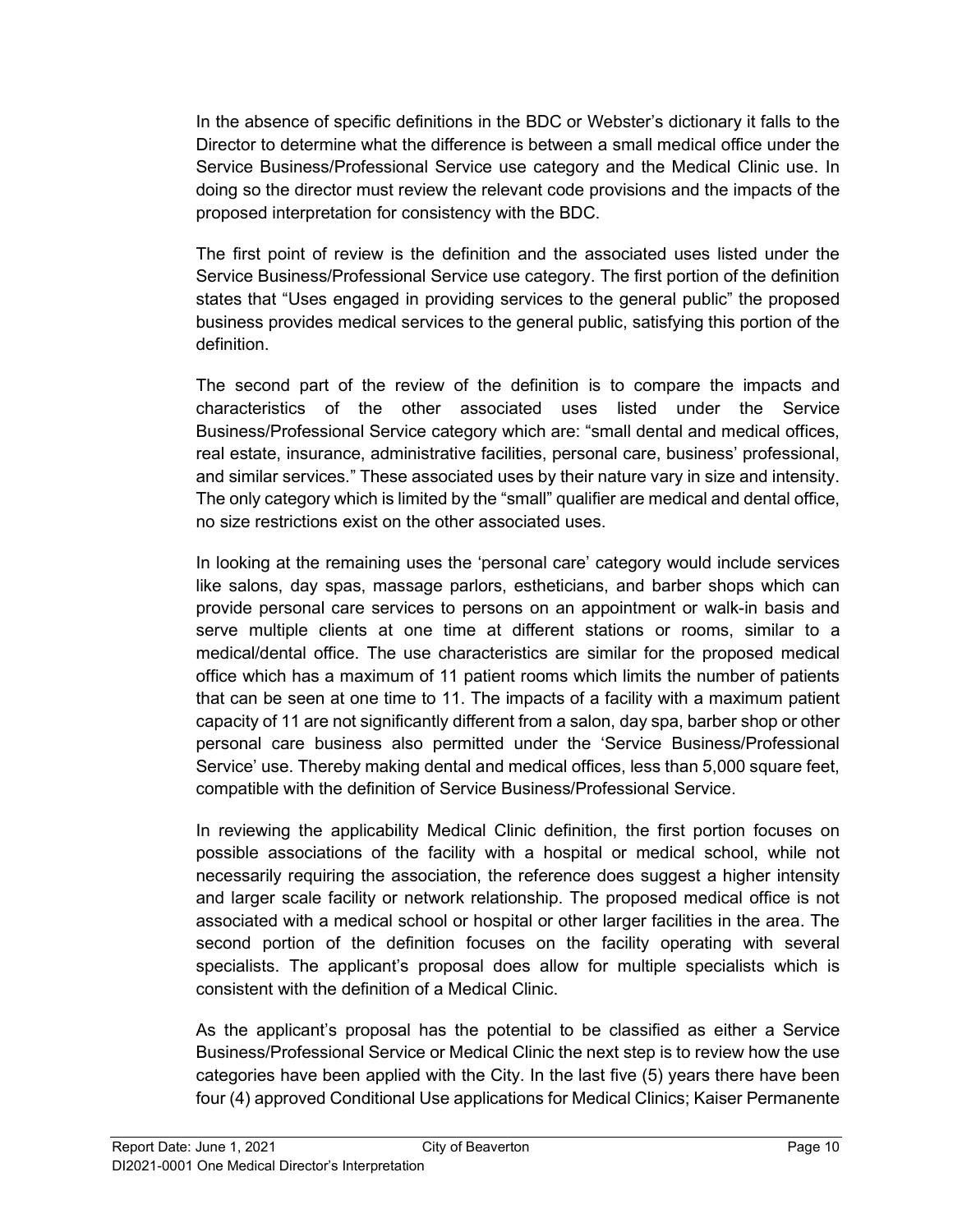at Western Avenue (98,000 square feet), Virginia Garcia at Cedar Hills Crossing (36,000 square feet), Legacy at Cedar Hills Crossing (14,000 square feet) and the CRM Clinic on 105th Avenue (11,000 square feet). These Medical clinics range from approximately 11,000 square feet to 98,000 square feet, substantially larger than the 4,500 square feet proposed by the applicant.

A number of smaller medical offices operate throughout the City as Service Business/Professional Service uses for example Zoom Care Scholls Ferry & Cedar Hills (2,300 and 2,500 square feet respectively), Thomas Family Dentistry (3,400 square feet), Matt Hellickson Dental (4,700 square feet), and Legacy Go Health (3,500 square feet). These uses range in size from just over 2,000 square feet to almost 5,000 square feet in size. This size range is typical for a tenant space in a multi-tenant building or a small freestanding building. The applicant's proposed facility falls into this size category with a lease space of approximately 4,500 square feet.

 It is clear by the inclusion of small dental and medical offices in the definition of Service Business/Professional Service that the BDC intends for there to be a differentiation between Service Business/Professional Service and Medical Clinic, based on size and intensity. There appears to be an upper size limit on the surveyed existing Service Business/Professional Service medical and dental offices of around 5,000 square feet. This is a size in which the number of patients that can be seen at one time is limited significantly by the size of the facility. These spaces are also often location in shopping centers or strip retail facilities as tenant spaces. The Director finds that the size limit of 5,000 square feet is reasonable to differentiate Service Business/Professional Service 'small dental and medical offices' from Medical Clinics.

Conclusion: Therefore, the Director finds the proposal meets the criterion for approval.

# Section 40.25.15.1.C.4

When interpreting that a use not identified in the Development Code is a Permitted, Conditional, or Prohibited Use, that use must be substantially similar to a use currently identified in the subject zoning district or elsewhere in the Development Code.

## FINDING:

The applicant asserts that the request is not to permit a use that is not identified in the Development Code but to clarify whether the use is permitted based on the proposed size of the operation as a Service Business/Professional Service or Medical Clinic use. As the applicant does not request a determination for a new use this criterion is not applicable

Conclusion: Therefore, the Director finds the criterion for approval is not applicable.